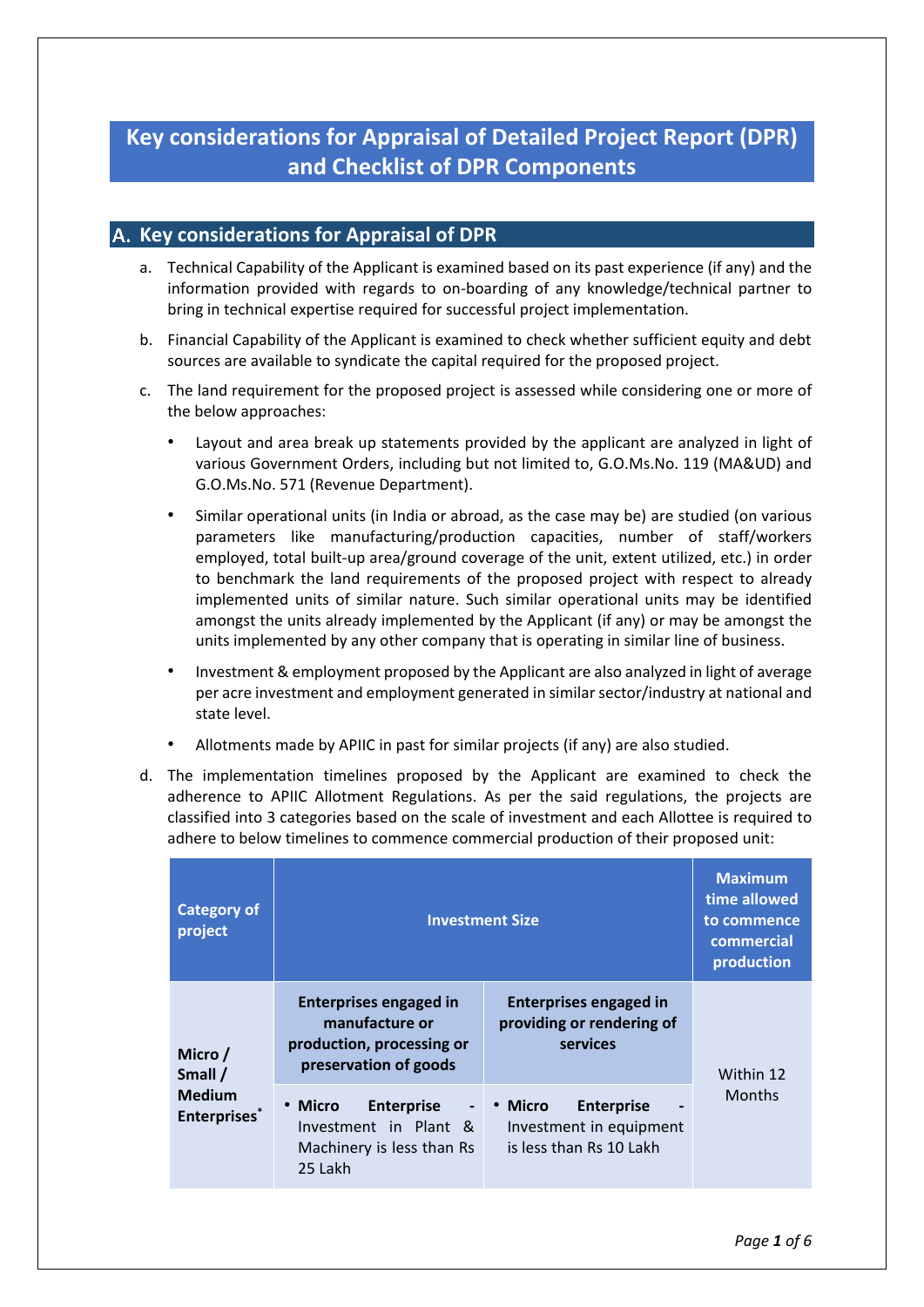|                                | • Small<br><b>Enterprise</b><br>$\sim$<br>Investment in Plant &<br>Machinery is more than<br>Rs 25 Lakh, but less than<br><b>Rs 5 Crore</b>         | • Small<br><b>Enterprise</b><br>Investment in equipment<br>is more than Rs 10 Lakh,<br>but less than Rs 2 Crore  |                            |  |
|--------------------------------|-----------------------------------------------------------------------------------------------------------------------------------------------------|------------------------------------------------------------------------------------------------------------------|----------------------------|--|
|                                | • Medium<br>Enterprise -<br>Investment in Plant &<br>Machinery is more than<br>Rs 5 Crore, but less than<br>Rs 10 Crore                             | • Medium<br><b>Enterprise</b><br>Investment in equipment<br>is more than Rs 2 Crore,<br>but less than Rs 5 Crore |                            |  |
| Large<br>Projects**            | Investment in Plant & Machinery is less than Rs 500 Crores<br>and more than the investment threshold for Medium<br>enterprises as in MSMED Act. *** |                                                                                                                  | Within 24<br><b>Months</b> |  |
| <b>Mega</b><br><b>Projects</b> | Investment of at least Rs 500 Crores or direct employment<br>generation of 2,000 people. ***                                                        |                                                                                                                  | Within 36<br><b>Months</b> |  |

- *\* As defined under MSMED Act 2006 issued by Ministry of MSME, Government of India*
- *\*\* As defined under Industrial Development Policy 2015-2020 issued by Industries & Commerce Department, Government of Andhra Pradesh*
- *\*\*\* For sectors such as Textiles, Food Processing, Biotech etc., definition of large & mega projects may be different. Sector specific state policies shall be referred for project category definition.*

### **Checklist of DPR Components**

Below is an indicative checklist of the components that a DPR shall contain. APIIC's application process mandates the submission of DPR along with other statutory documents. Below checklist and the sample documents enclosed along herewith are indicative only and not exhaustive. An Applicant can submit its application for land allotment directly through the online application portal available at APIIC's website: [https://kpi.apiic.in:8443/ApiicWeb/login.jsp.](https://kpi.apiic.in:8443/ApiicWeb/login.jsp)

### **1. Company Profile and details of existing business concerns**

This section shall elaborate on the existing company, its products/ services, strengths, market position, annual turnover, years of existence, etc. Statutory documents such as Certificate of Incorporation and Audited Annual Reports (of past 3 financial years) / IT returns / Net worth certificates (as the case may be) shall be submitted.

#### **2. Documentary evidence/ proof to showcase the experience of successfully executing similar projects in past (if any)**

Details of the existing business units, *(if any)*, in terms of capacity/scale, investment made, direct employment, space utilization, etc. shall be provided. In case of a new firm, justification based on the past experience of the management shall be provided.

#### **3. Brief on the proposed project**

This section shall provide details on the project for which land is sought from APIIC. The project details must provide information on the type of products/services proposed, process flows,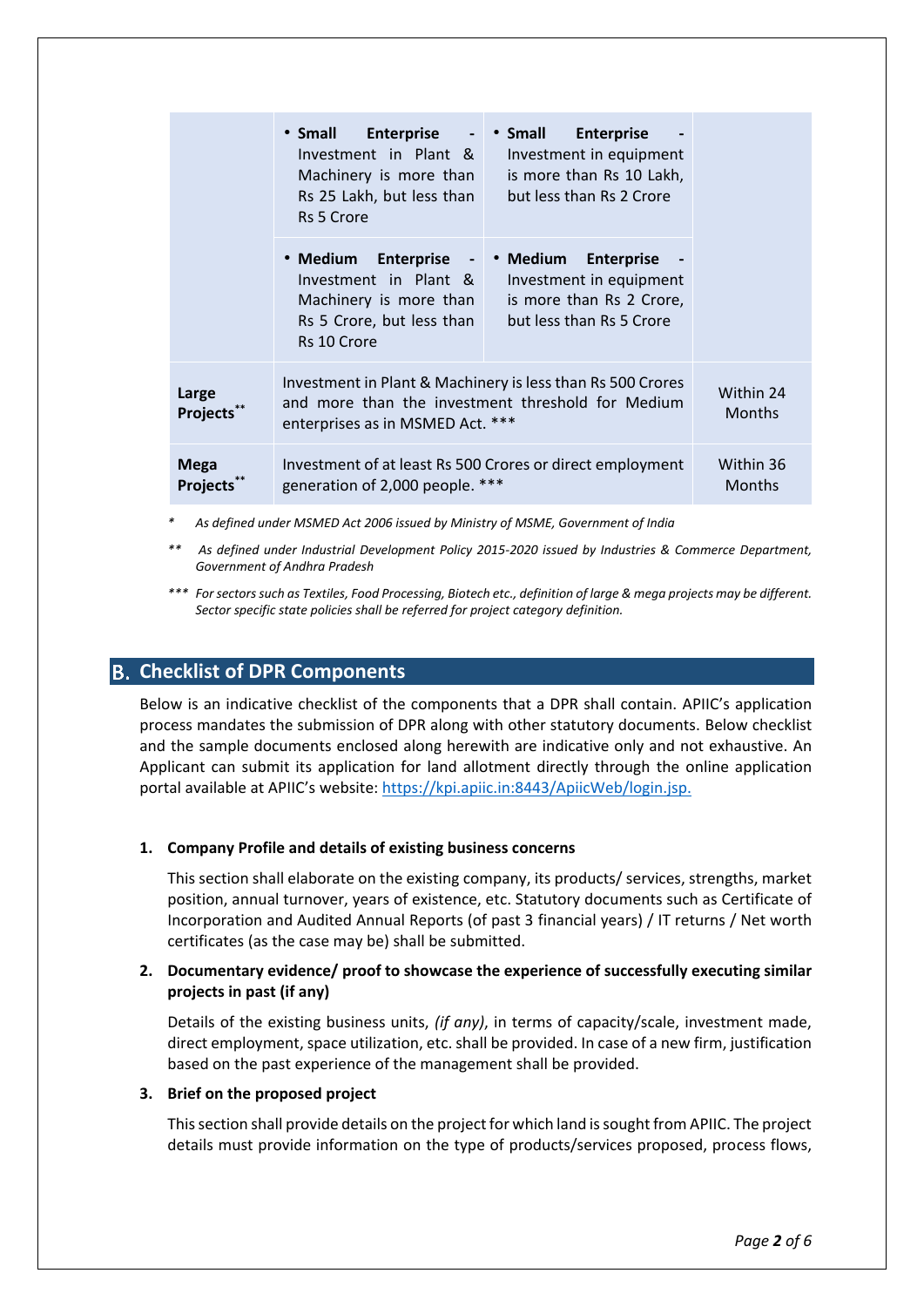brief on technologies (without revealing proprietary details) and any other information that is relevant to impart an understanding of the proposed activity.

#### 4. **Market analysis/ justification for proposed project**

This section shall present a business case while elaborating on the 'target market identification' and 'demand - supply dynamics'.

#### **5. Justification for the extent of land required for the proposed project**

This section shall include the layout of the proposed project *(clearly highlighting the area utilization)* and detailed area break - up for each of the components proposed *(including built - up areas, open areas, roads etc.)* under the project. For reference purposes, a sample area break-up and a sample layout is enclosed to this checklist.

#### **6. Implementation Timeline for various phases of the proposed project**

**7. Investment proposed in various phases & Means of Finance**

#### **8. Proposed Employment to be generated (Direct & Indirect) in various phases:**

Break-up shall be provided of the employment estimates, in terms of managerial staff, engineering staff, administrative, labour, etc. In case of service oriented business setups, organisation and staffing chart shall be provided along with the number of employees planned to be recruited at various levels/hierarchy.

#### **9. Financial analysis to justify the feasibility of the proposed project**

This section shall include the assumptions on cost and revenues on a time line (yearly/Quarterly), projected Profit & Loss Statement and cash flow statements along with financial viability indicators like NPV, IRR, DSCR, etc.

#### **Enclosures:**

- 1. **Sample area workings\*:** Is an illustrative document to help the entrepreneurs understand how to prepare area break – up schedule.
- 2. **Sample Layout Plan\*:** Is an illustrative document to help the entrepreneurs understand how to prepare layout plan.
- 3. **APIIC's Land Allotment Process:** Is a document to illustrate the allotment process of APIIC.

*\*Note: The layout plan and area breakup statement are indicative, and not exhaustive, in nature and shall only be used for reference purposes.*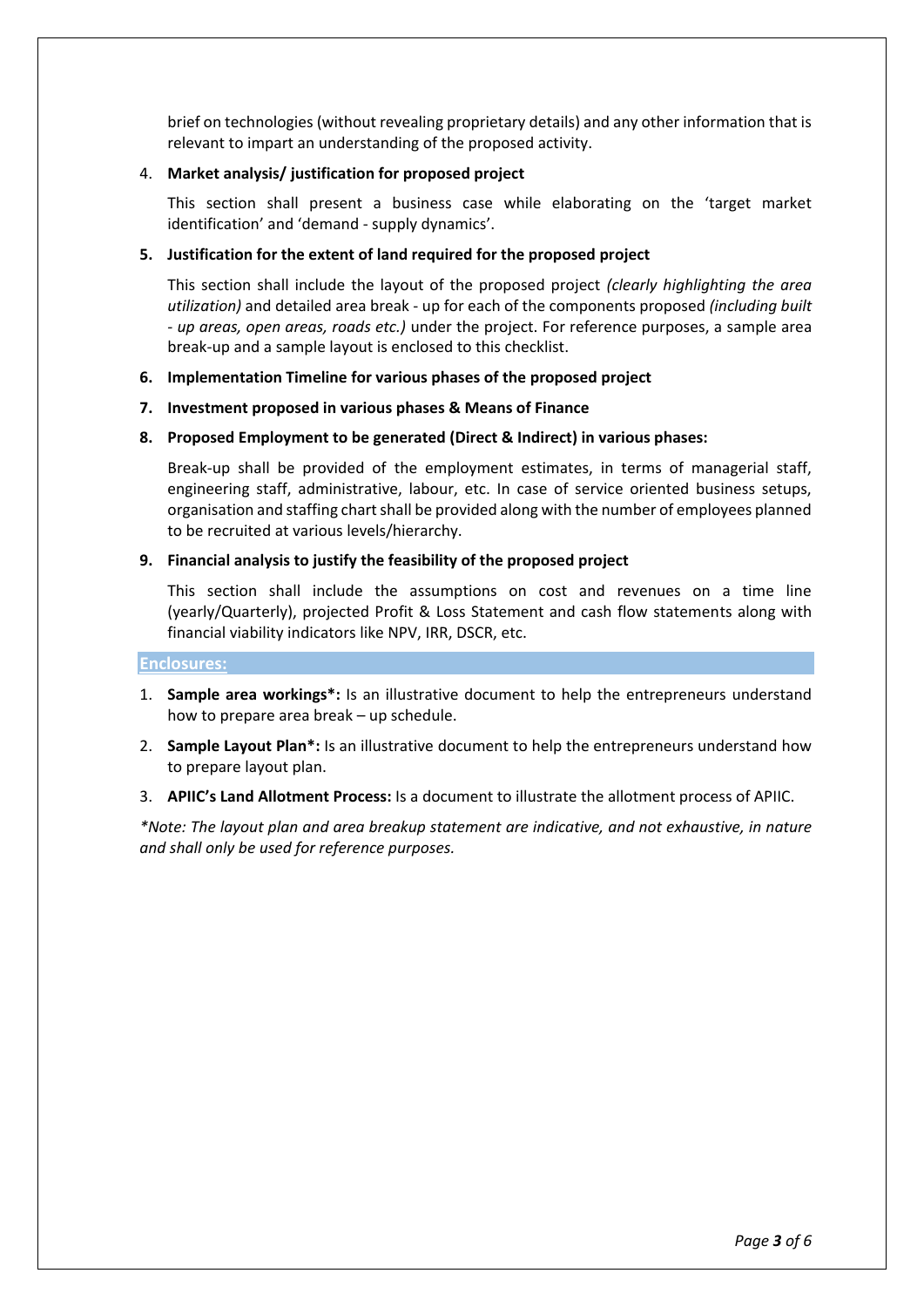## **Enclosure-1: Sample Area Workings**

| Sl. No         | <b>Description</b>                     | Area in Sqmts Area in Acres % of Area |              |         |
|----------------|----------------------------------------|---------------------------------------|--------------|---------|
| 1              | Entrance plaza / parking               | 3,181.37                              | 0.79         | 0.66%   |
| $\overline{2}$ | Institute and training center          | 3,375.00                              | 0.83         | 0.69%   |
| 3              | Change / lockers building              | 859.16                                | 0.21         | 0.18%   |
| $\overline{4}$ | <b>Industrial Shed</b>                 | 2,729.15                              | 0.67         | 0.56%   |
| 5              | <b>Guest houses</b>                    | 3,289.10                              | 0.81         | 0.68%   |
| 6              | Office building                        | 1,800.00                              | 0.44         | 0.37%   |
| 7              | Canteen                                | 1,800.00                              | 0.44         | 0.37%   |
| 8              | Raw material warehouse building        | 10,125.00                             | 2.50         | 2.08%   |
| 9              | FRP components shop                    | 10,219.50                             | $\sqrt{.53}$ | 2.10%   |
| 10             | Tube mill & sheet process shop         | 7,490.00                              | 1.85         | 1.54%   |
| 11             | Chassis frame shop                     | 6,250.00                              | 1.54         | 1.29%   |
| 12             | Shop-1-chasis and furnishing           | 20,000.00                             | 4.94         | 4.12%   |
| 13             | Shop-2-body shop                       | 20,000,00                             | 4.94         | 4.12%   |
| 14             | Shop- 3- paint shop                    | 10,000.00                             | 2.47         | 2.06%   |
| 15             | Shop-4- Monocoque and furnishing       | 20,000.00                             | 4.94         | 4.12%   |
| 16             | Prototype shop                         | 10,000.00                             | 2.47         | 2.06%   |
| 17             | Styling booth & PDI - 1                | 4,000.00                              | 0.99         | 0.82%   |
| 18             | Shop-5-body shop                       | 16202.00                              | 4.00         | 3.34%   |
| 19             | Shop- 6-chasis body integration-model1 | 1.147.00                              | 3.74         | 3.12%   |
| 20             | Shop-7-chasis body integration-model2  | 15,147.00                             | 3.74         | 3.12%   |
| 21             | Shop-8- paint shop                     | 11,340.00                             | 2.80         | 2.34%   |
| 22             | Shop- 9- furnishing shop               | 11,340.00                             | 2.80         | 2.34%   |
| 23             | Styling booth & $PP_2$ 2               | 4,000.00                              | 0.99         | 0.82%   |
| 24             | <b>Staff houses</b>                    | 27,961.70                             | 6.91         | 5.76%   |
| 25             | Executive - state louses               | 13,368.61                             | 3.30         | 2.75%   |
| 26             | Phosphating & powder coning building   | 800.00                                | 0.20         | 0.16%   |
| 27             | Test drack                             | 34,761.94                             | 8.59         | 7.16%   |
| 28             | Reds                                   | 85,558.10                             | 21.14        | 17.62%  |
| 29             | Bus parking bays                       | 21,198.96                             | 5.24         | 4.37%   |
| 30             | Office parking                         | 7,440.00                              | 1.84         | 1.53%   |
| 31             | Co2, argon, nitrogen yard              | 4,277.00                              | 1.06         | 0.88%   |
| 32             | Wash, service bay & diesel station     | 2,012.50                              | 0.50         | 0.41%   |
| 33             | Utility area                           | 3,806.53                              | 0.94         | 0.78%   |
| 34             | Scrap yard 1                           | 1,624.32                              | 0.40         | 0.33%   |
| 35             | Scrap yard 2                           | 7,001.62                              | 1.73         | 1.44%   |
| 36             | DG & power station                     | 2,841.64                              | 0.70         | 0.59%   |
| 37             | Rainwater harvesting                   | 9,541.10                              | 2.36         | 1.96%   |
| 38             | Open space area                        | 55,153.70                             | 13.63        | 11.36%  |
| 39             | <b>Total</b>                           | 485,640.00                            | 120.00       | 100.00% |

*\*Note: The above illustrated area break up statement is indicative and shall only be used for reference purposes.*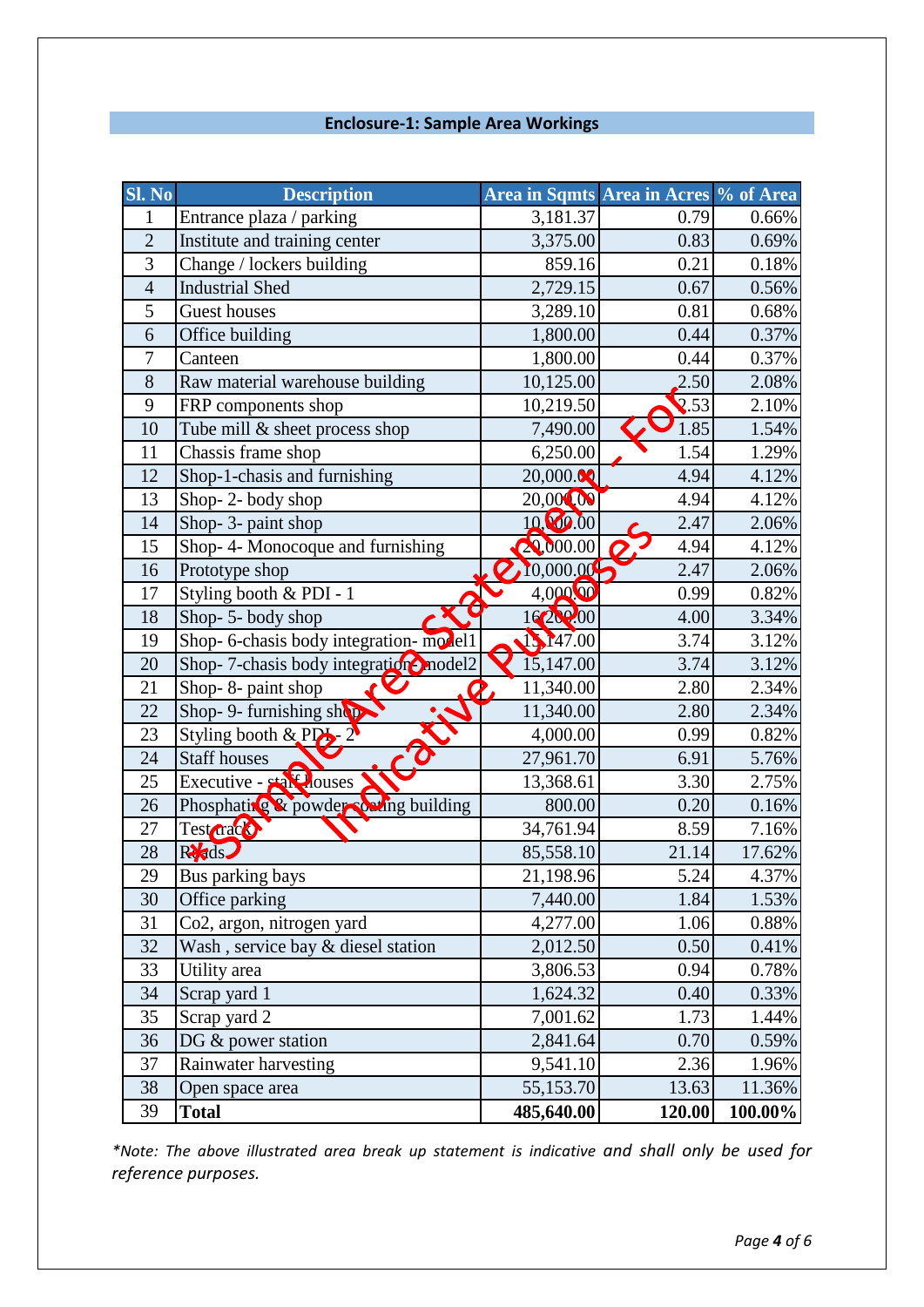**Enclosure-2: Sample Layout Plan**



*\*Note: The above illustrated layout plan is indicative and shall only be used for reference purposes.*